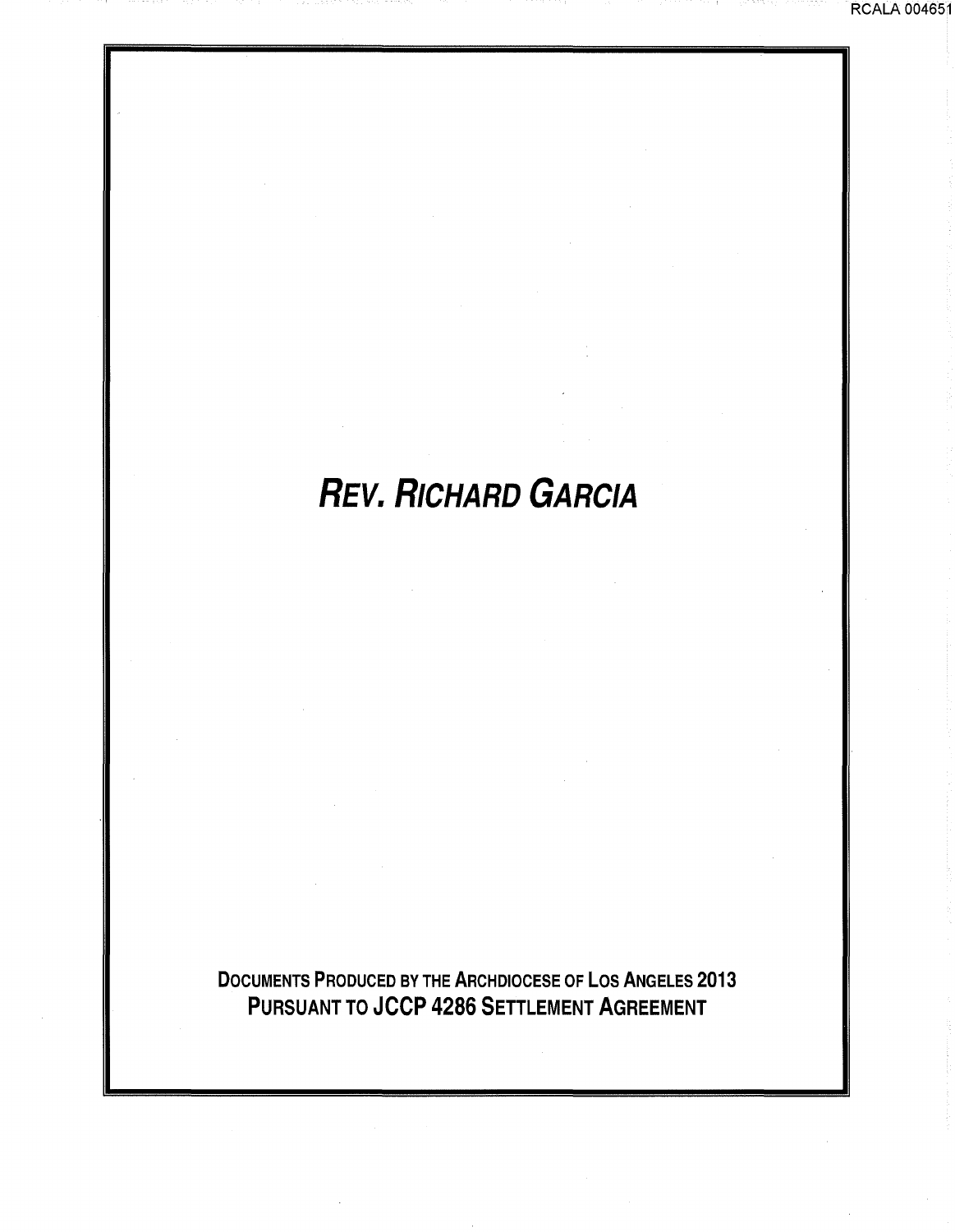## Vicar for Clergy Database

Clergy Assignment Record (Detailed)

## Rev Richard Francis Garcia

Current Primary Assignment Birth Date 7/13/1931 Diaconate Ordination Priesthood Ordination Diocese Name Date of Incardination Religious Community Ritual Ascription Ministry Status canon State Begin Pension Date

Birth Place **Los Angeles, California**, USA

5/1/1958 Archdiocese of Los Angeles 11/1/1954

Latin Inactive Leave

Diocesan Priest Incard Process

Age: 81 Deanery: 22

**Seminary Ethnicity** 

St. John's Seminary, Camarillo English

### Fingerprint Verification and Safeguard Training

Date Background Check Virtus Training Date

#### Assignment History

| <b>Assignment</b>                                                                                     |           | <b>Beginning Date Completion Date</b> |
|-------------------------------------------------------------------------------------------------------|-----------|---------------------------------------|
| Inactive Leave                                                                                        | 9/5/1967  |                                       |
| St. Catherine Laboure Catholic Church, Torrance Associate Pastor<br>(Parochial Vicar), Active Service | 6/27/1967 | 9/4/1967                              |
| Chaplain, Active Service                                                                              | 6/11/1965 | 6/26/1967                             |
| Our Lady of Lourdes Catholic Church, Northridge, Resident                                             | 6/11/1965 | 6/26/1967                             |
| Our Lady of Lourdes Catholic Church, Northridge Associate Pastor<br>(Parochial Vicar), Active Service | 9/27/1962 | 6/10/1965                             |
| St. Matthew Catholic Church, Long Beach Associate Pastor (Parochial<br>Vicar), Active Service         | 5/16/1958 | 9/26/1962                             |
| Chaplain, Active Consignate Life Camina College November                                              |           |                                       |

Chaplain, Active Service, At El Camino College Newman Center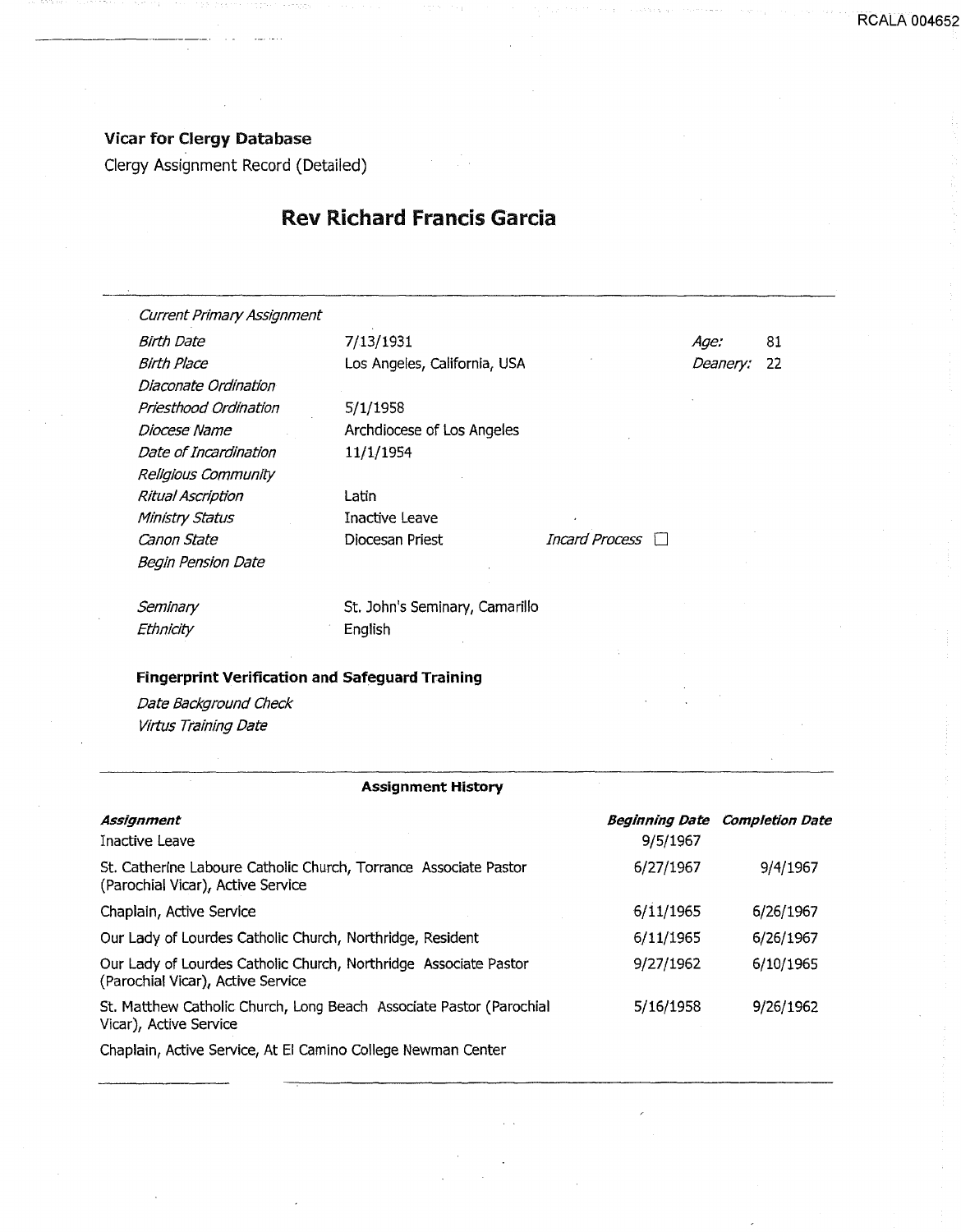| <b>RCALA 004653</b> |  |
|---------------------|--|
|                     |  |
|                     |  |

 $\frac{3}{\alpha}$ 

|                                                | you for<br>SUSPECTED CHILD ABUSE REPORT<br>To be Completed by Reporting Party                                                 | A. Case Identification<br>Victim Name:<br>Report No./Case Name: | Closed<br>To be completed by Investinating CPA<br><b>REDACTED</b> |
|------------------------------------------------|-------------------------------------------------------------------------------------------------------------------------------|-----------------------------------------------------------------|-------------------------------------------------------------------|
| <b>B.</b> Victim                               |                                                                                                                               | Date of Report                                                  | GARCIA                                                            |
| NAME/TITLE REDACTED                            |                                                                                                                               |                                                                 |                                                                   |
|                                                |                                                                                                                               |                                                                 |                                                                   |
| Ÿ.<br><b>ADDRESS</b>                           | v v                                                                                                                           |                                                                 |                                                                   |
|                                                |                                                                                                                               |                                                                 |                                                                   |
| PHONE                                          | DATE OF REPORT<br>ا د                                                                                                         | <b>BIRTHDATE</b>                                                | SEX<br>RACE                                                       |
| <b>REDACTED</b>                                | 3.10                                                                                                                          | 5/7/50                                                          | М                                                                 |
|                                                | RFDACTED                                                                                                                      |                                                                 |                                                                   |
| C. Call                                        |                                                                                                                               |                                                                 |                                                                   |
| OFFICIAL CONTACTED<br>Detective REDACTED       | PHONE<br><b>REDACTED</b>                                                                                                      | DATE/TIME                                                       |                                                                   |
|                                                |                                                                                                                               |                                                                 |                                                                   |
| D. Other Parties<br>NAME (LAST, FIRST, MIDDLE) | <b>ADDRESS</b>                                                                                                                |                                                                 |                                                                   |
|                                                |                                                                                                                               |                                                                 |                                                                   |
| PRESENT LOCATION OF                            |                                                                                                                               |                                                                 |                                                                   |
| NAME OF CHURCH OR SCHOOL                       |                                                                                                                               |                                                                 |                                                                   |
|                                                | au Lady of Laurder - Forthridge                                                                                               |                                                                 |                                                                   |
| ADDRESS AT TIME OF INCIDENT                    |                                                                                                                               |                                                                 |                                                                   |
| DATE/TIME OF INCIDENT                          | PLACE OF INCIDENT                                                                                                             | (Check One)                                                     | Observed L<br>Occurred L                                          |
|                                                |                                                                                                                               |                                                                 |                                                                   |
| TYPE OF SEXUAL ABUSE:                          | Craw                                                                                                                          |                                                                 |                                                                   |
|                                                |                                                                                                                               |                                                                 |                                                                   |
|                                                |                                                                                                                               |                                                                 |                                                                   |
|                                                | THE OF SEXUAL ABUSE: CALCURA<br>It hickard REDACTED . couldn't tell my farents<br>altau bay in 5th grade - holding me kiesing |                                                                 |                                                                   |
| NARRATIVE DESCRIPTION:                         |                                                                                                                               |                                                                 |                                                                   |
|                                                | The grade of blusted out - He                                                                                                 |                                                                 |                                                                   |
|                                                |                                                                                                                               |                                                                 |                                                                   |
|                                                |                                                                                                                               |                                                                 |                                                                   |
| F. Perpetrator Information                     |                                                                                                                               |                                                                 |                                                                   |

 $\ddot{\phantom{a}}$ 

ina pilo

n min

ama uniyon assa

Signed

 $\bar{\psi}$ 

 $\mathbf{r}$ 

48263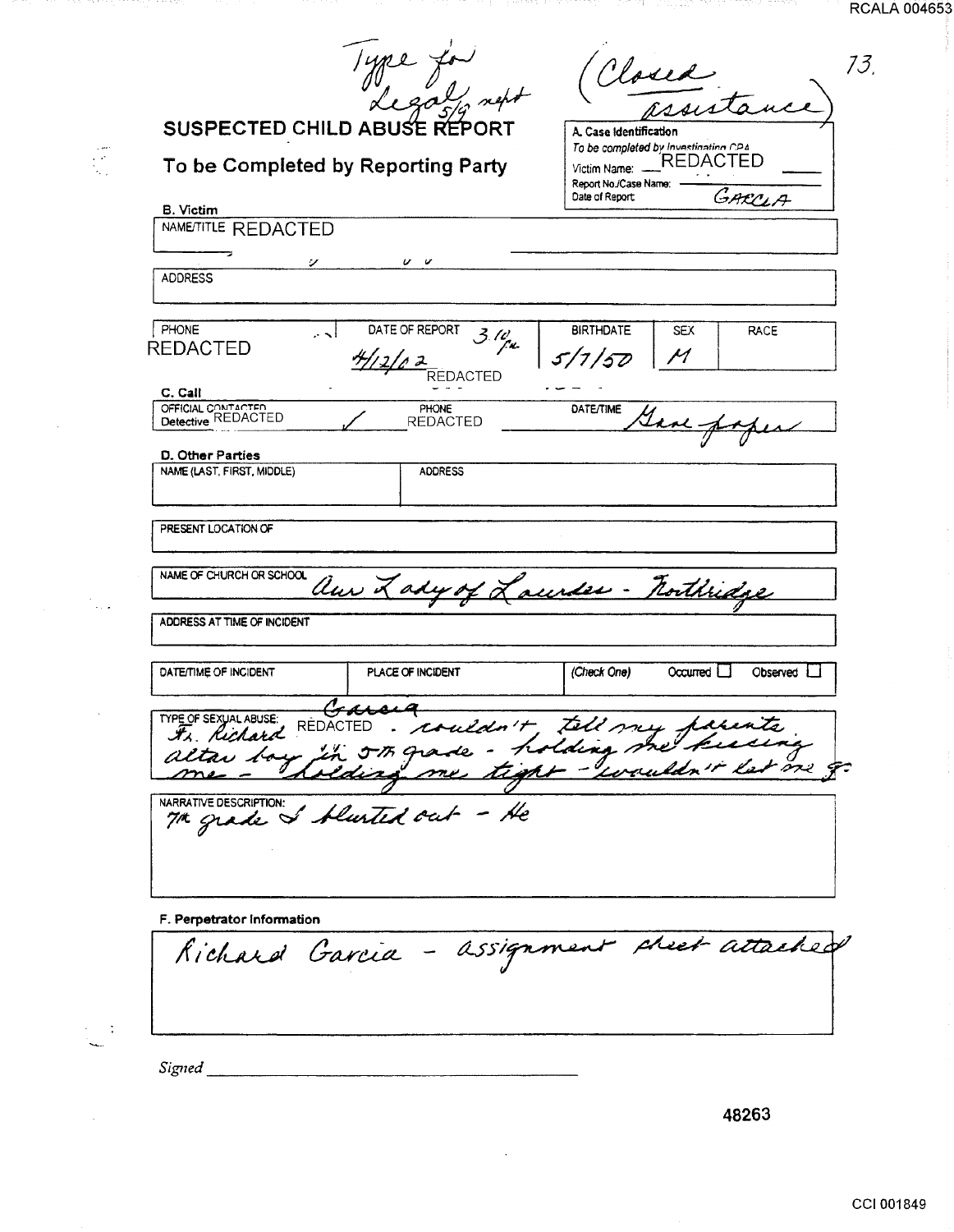REDACTED

 $73$  $\mathbb{Z}^2$ Progress Notes  $3'''$  $\frac{m}{\text{REDACIED}}$ Fr. Richard  $\frac{G}{N}$ urde 6010 020  $11 - 62$  REDACTED Cresp **REDACTED REDACTED**  $D\mathscr{O}\mathscr{B}$  : ľ Altar boy - 5th grade - Place den off fishe Involved ling me بغنغ lding me tight  $\overline{\mathcal{L}}$ lit me unsa" a imerità **REDACTED** and Clear President Couldn't tell parents. Mom Convert back to him Лı., Reason this t <u>evig</u>

Name: Page  $\#$ :  $\mathbf{r} = \mathbf{r} \times \mathbf{r}$ 

48264